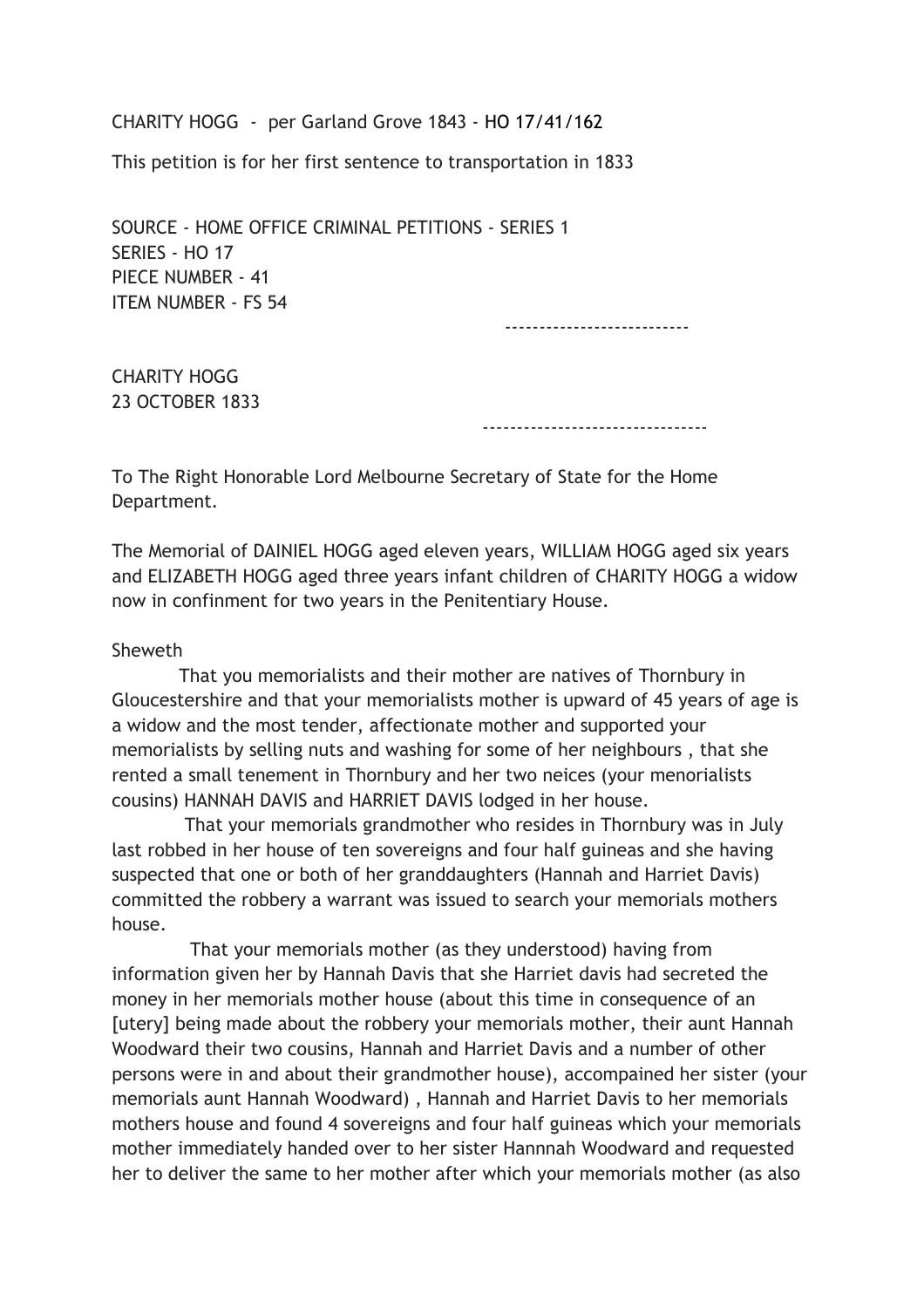Hannah and Harriet Davis) was committed to Gloucester County Gaol for having received as stated in the communication, the stolen property knowing it to have been stolen.

 That your memorials mother and Hannah and Harriet Davis were tried on the 12th August last before Sir John Gurney Knight = Hannah Davis was ACQUITTED = your memorials mother and Harriet Davis were convicted and each of them sentenced to 14 years transportation but your memoralialists mothers punishment was commuted to 2 years imprisonment in the Penitentary House.

 That Hannah Davis now most solemnly declears and protests that altho' she was acquitted she was the only GUILTY person = that she went to her grandmothers house and got under the bed and then picked her grandmothers pocket of £13.13s.0d. and secreted the same in your memorialists house unknown to any one = and that no person whatever was in any way accessary thereto = and to this she is ready and willing at any time to make an affidavit.

 Your memorialists therefore most humbly implores that your Lordship will be pleas'd to take their tender and affectionate mothers deplorable and unfortunate case into your Lordships most serious consideration and in consequence of their infant state and for other obvious reasons be graciously pleas'd to grant their mother a further commutation of punishment and her to be restored to liberty and as in duty bound they will pray so forth

the mark of Danial Hogg the mark of William Hogg the mark of Elizabeth Hogg

-----------------------------------

Thornbury October 7th 1833

I most humble recommend the memorialists to your Lordships notice and that your Lordship will be pleas'd to grant them the prayer of their memorial. SARAH GOUGH by mark the grandmother to the memorialists and also the mother and Prosecutor of CHARITY HOGG.

------------------------------------

Harold Hall near Bedford August 25th 1833

My Lord

 I have forwarded the enclosed memorial for your Lordships consideration from a convict now under sentence. It is signed by many respectable persons. I have the honor to remain your Lordships most humble servant.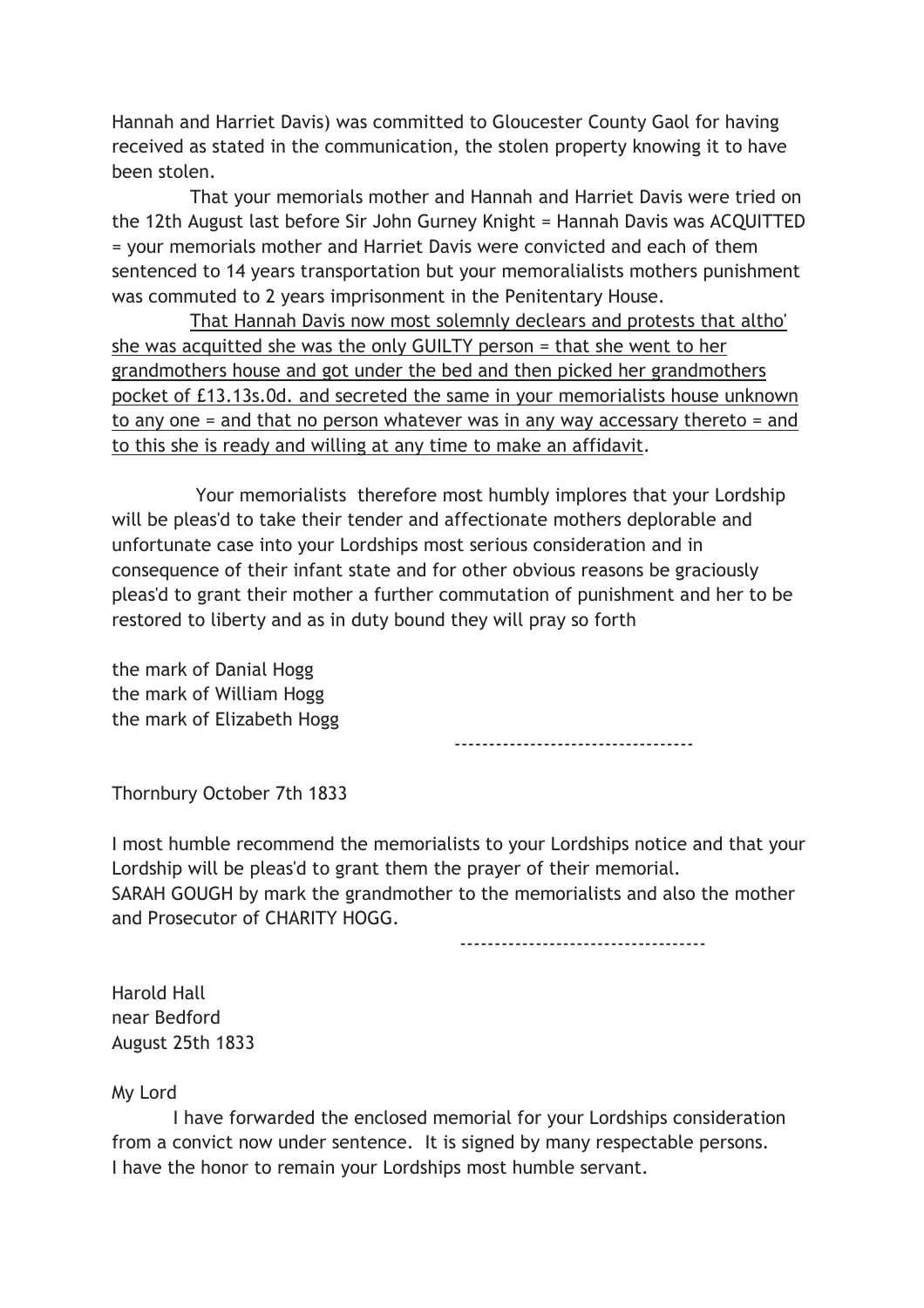Hon.[Hartley] Berkeley

-----------------------------------

Thornbury October 7th 1833

My Lord

 By advice I have enclosed and send your Lordship the memorial of the infant children of CHARITY HOGG and I humbly hope your Lordship will condescend be pleas'd to take the prayer of such a memorial into your Lordship humane consideration. Your Lordship will probably condescend to give instructions to your Lordship Un Secretary to inform me of the result of this application = in doing so your Lordship will confer, on me, an infinate favor. I am my Lord

(with all due respect)

your Lordships most obedient and very humble servant. William Barton.

-----------------------------------

To our most gracious and well belov'd sovereign William the Fourth of the United Kingdom of Great Britian and Ireland King Defender of the Faith.

We whose names are hereto subscribed residents in Thornbury and its vicinity do hereby humbly certify to your Royal majesty that we have known CHARITY HOGG late of Thornbury but now a convict in Gloucester County Gaol (under sentence of transportation for 14 years) for many years past, and some of us have known her from infancy = that she has three young children who were dependent upon her for support. That she was principally in the habit of carrying nuts for sale and at times employed by some of the inhabitants to attend at their houses to wash. That we do solomnly believe that she is innocent of the crime for which she is now under sentence of transportation = that she had been frequently employed by several of us for some considerable time and very frequently intrusted with valuable property and money, and that in execution of such employment , we (each of us speaking for ourselves separately) always found her to be strictly correct, just and honest, and would at any time again intrust and employ her. Thornbury August 24th 1833

Benjamin Baylis - Confectioner - Thornbury Joseph Walker - Butcher - Thornbury Thomas Walker - Butcher - Thornbury The mark of Elizabeth Benden - Publican - Thornbury Joseph Witter - Boot and Shoe maker - Thornbury George William Parker - Plumber - Thornbury James Williams - Publican - Thornbury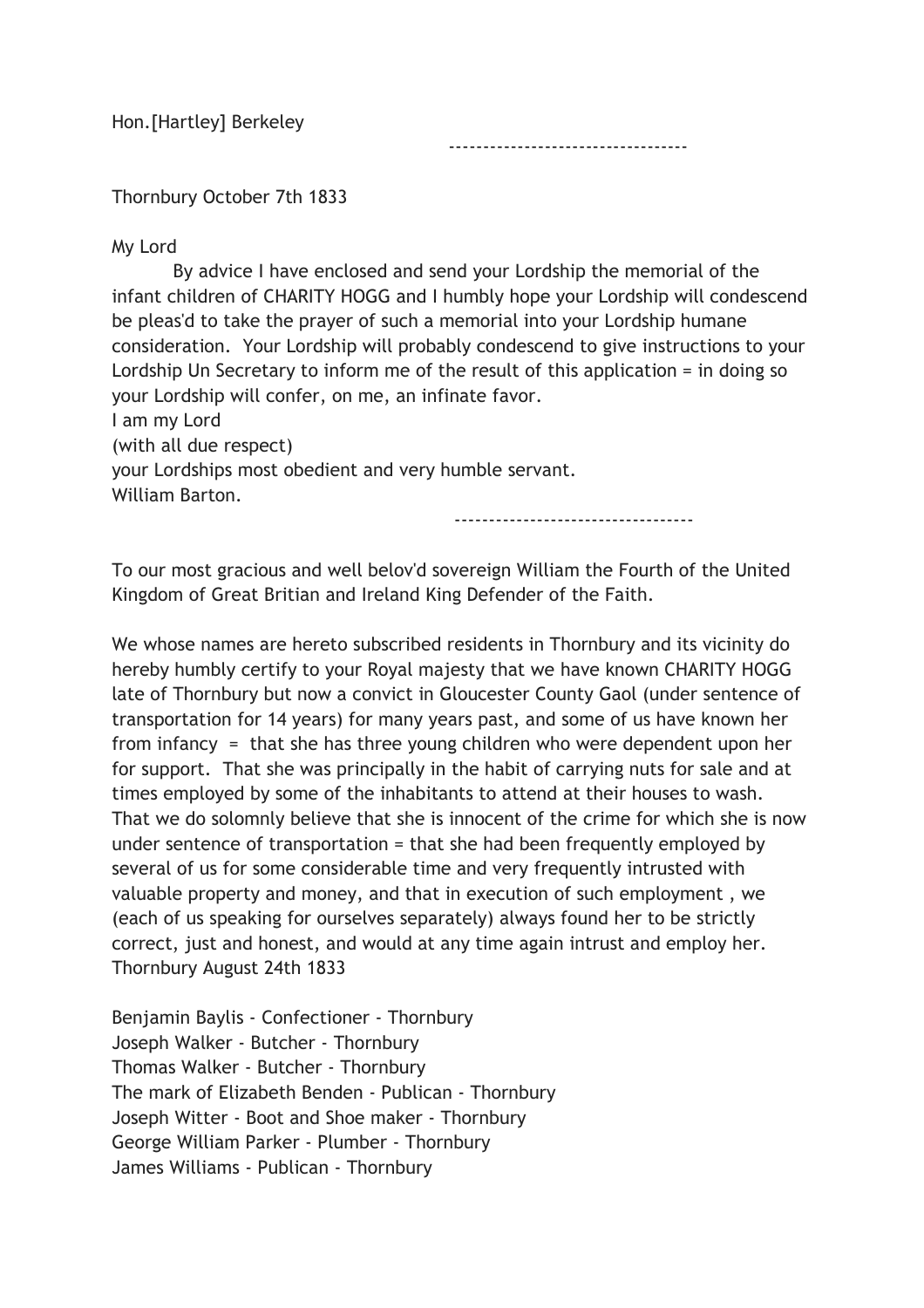The mark of Ann Reed - Publican - Thornbury The mark of Thomas Screen - Publican - Thornbury Mark Williams - Taylor - Thornbury John Morgan - Tailor - Thornbury Mary Luce - Widow - Thornbury John King - Farrier and Smith - Thornbury William Harris - Wheelwright and Carpenter - Thornbury Jeremiah [Pine] - Tyler and Plaster - Thornbury Jabez Weeks - Guard of the Thornbury Mail Elizabeth Groome - Alvestone near Thornbury Betty Davis by mark - Widow - Thornbury Martha King by mark - Widow - Thornbury George [Mills] - Baker - Thornbury Daniel [Iles] - Twine and sacking manufacturer - Tornbury George Williams - Wheelwright and Carpenter - Thornbury George laver - Confectioner - Thornbury Thomas Barnett - [Van] Proprietor - Thornbury [William Smith] - Farmer - Thornbury Emma Mounsell by mark of Thornbury Sarah Davis by mark of Thornbury Sarah Barge by mark of Thornbury Samuel Barge by mark of Thornbury Isaac Lawson - Gentleman - Thornbury

----------------------------------

Harold Hall near Bedford August 31st 1833

My Lord

 I should not have troubled your Lordship again on this subject but for a discrepancy which appears in the reply which I received, as to the period of sentence of CHARITY HOGG.

I have therefore thought it my duty to forward the accompanying certificate and the reply received from your Lordship.

I have the honor to remain your most obiedient and humble servant [Hartley] Berkley

------------------------------

To our most gracious and well lov'd Sovereign William the Fourth of the United Kingdom of Great Britian and Ireland King Defencer of the Faith.

The memorial of CHARITY HOGG a female convict in Gloucester County Gaol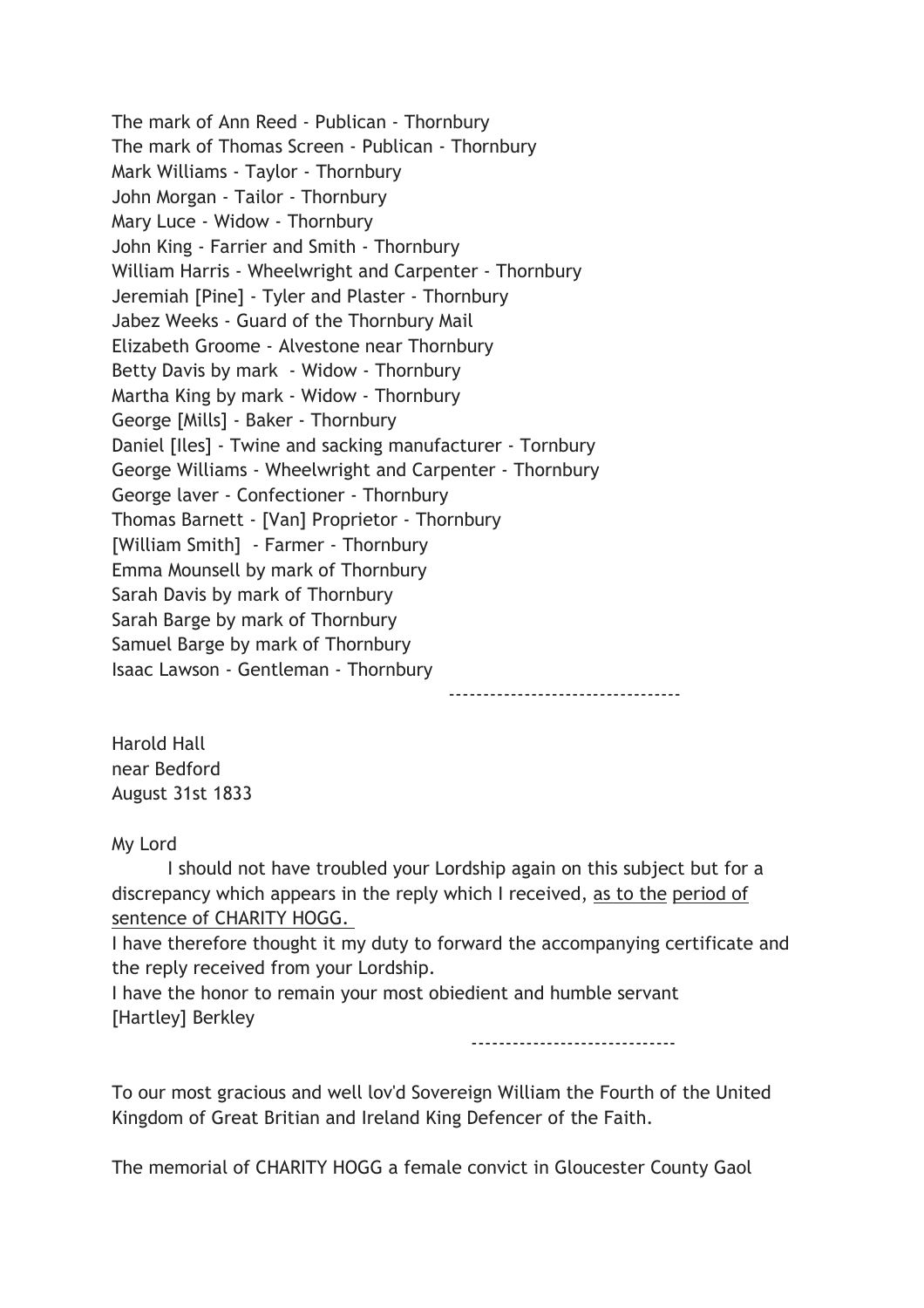Most Humbly Sheweth

 That your memorialist is a native of Thornbury in Gloucestershire = is upwards of 45 years of age = is a widow and has three infant children = that she has been in the habit of getting a living for herself and family by washing for a few neighbours and in selling nuts.

 That your memorialist rented a small tenement in Thornbury and her two nieces Hannah and Harriet Davis lodged in her house.

 That your memorialist on the 8th July last was about (as she was accustomed to do) with her basket of nuts and at 7 or 8 o'clock on the same evening she was at an Inn called The Ship at Alveston a mile from Thornbury, at which time her mother, who resides in Thornbury was robb'd, as she was after informed of two sovereigns, one guinea and four half guineas.

 That on your memorialists arrival in Thornbury and near to her house, she there saw several persons collected together and on inquiring of the cause of such an assembly was informed that some person, or persons, had robb'd her mother she being on this information almost paralized exclaim'd, "MORE DAMN SHAME ON THEM".

 That your memorialists mother having suspected that one or both of her Granddaughter, Hannah and Harriet Davis ccommitted the robbery a warrant was issued to search your memorialist house.

 That your memorialist having, from information given her by Hannah Davis, found in her house four sovereigns and four half guineas immediately handed over the same to her sister Hannah Woodward, and requested them to take the same to her mother, at which time your memorialist remarked to her sister, " it appear'd to be true enough that the her mother was robb'd" and immediately ordered her two nieces to quit her house that they should remain no longer as they had robb'd her poor mother.

 That your memorialist understood on her house being search'd six sovereigns and one guinea were found - she was then apprehended and committed to Gloucestrt County Gaol for having receiv'd as stated in the commitment, the stolen property, knowing it to have been stolen.

 That your memorialist most solumnly protests that she was innocent of the robbery , innocent of receiving the same, and not in any way accessary thereto.

 That your memorialist was tried at Gloucester Assizes in the 12th instant before Sir John Gurney Knight and upon the evidence as will be shewn in the Gloucester paper, she was convicted and sentenced to 14 years transportation.

 Your memorialist therefore most humbly imployes that your Gracious Majesty will take through the medium of The Right Honorable the Secretary of State for the Home Department, her case into consideration and in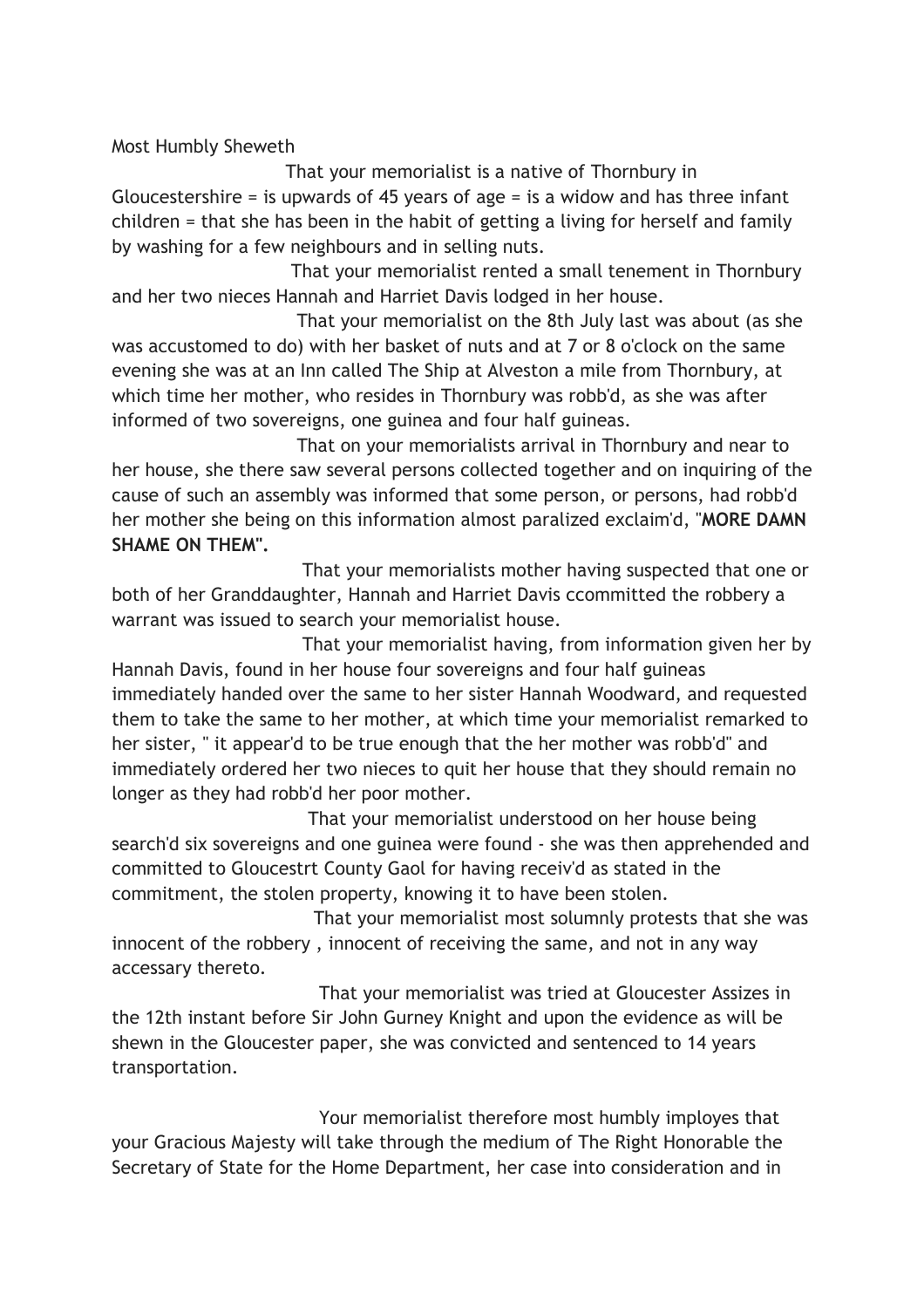mercy be graciously please'd to pardon and order her to be restored to her infant family and friends and as in duty bound she will pray and soforth.

CHARITY HOGG by mark

----------------------------------

We the undersigned your Majesty's dutiful and loyal subjects do most humbly recommend the memorialist to your Majesty's gracious clemency;

The mark of Sarah Gough the Prosicutix and mother of the memorialist. R Adams - Farmer - Oldbury near Thornbury Eli [Bruton] - Carpenter - Thornbury Charles Wick - Coal Merchant - Thornbury Sampson Barnard - Publican of Kington - near Thornbury Fredrick Biddle - Shopkeeper - Oldbury John [Prescott] - Copyholder - Oldbury William Whitechurch - Clerk of Oldbury Church Mack [Prenett]- Thornbury Edward Trayless - Carpenter - Oldbury William Lyddial - Sawyer - Thornbury Edward Saniger - Freeholder - Knighton Edward Bartholemew Saniger - Gentleman - Kingtondavis - Gentleman - Oldbury John [Gorshell] - Cooper - Thornbury Thomas Smith - Carpenter - Thornbury William Hartnell- Shopkeeper - Thornbury Edward Williams - Pork and bacon factor - Thornbury Mary Olive - Shopkeeper - Thornbury William Snook - Gentleman - Thornbury Jonathan Thurston Esq - Kington George [Molley] - Gentleman - Thornbury William [Brind] - labourer - Kington William [Marman] - Gentleman - Oldbury James [Smart] - Butcher - Kington Thomas Allen - Coal merchant - Oldbury William [P ] - Farmer - Oldbury G [Wallen] Butcher - Oldbury Thomas Coventry - Farmer - Oldbury Joseph Barton - Farmer and Freeholder - Kington E Weeks - Copyholder and Farmer - Kington [M] Cox - Gentleman - Oldbury John Robinson - Farmer - Oldbury John Taylor - Copyholder and Farmer - Oldbury John Childs - Freeholder - Oldbury